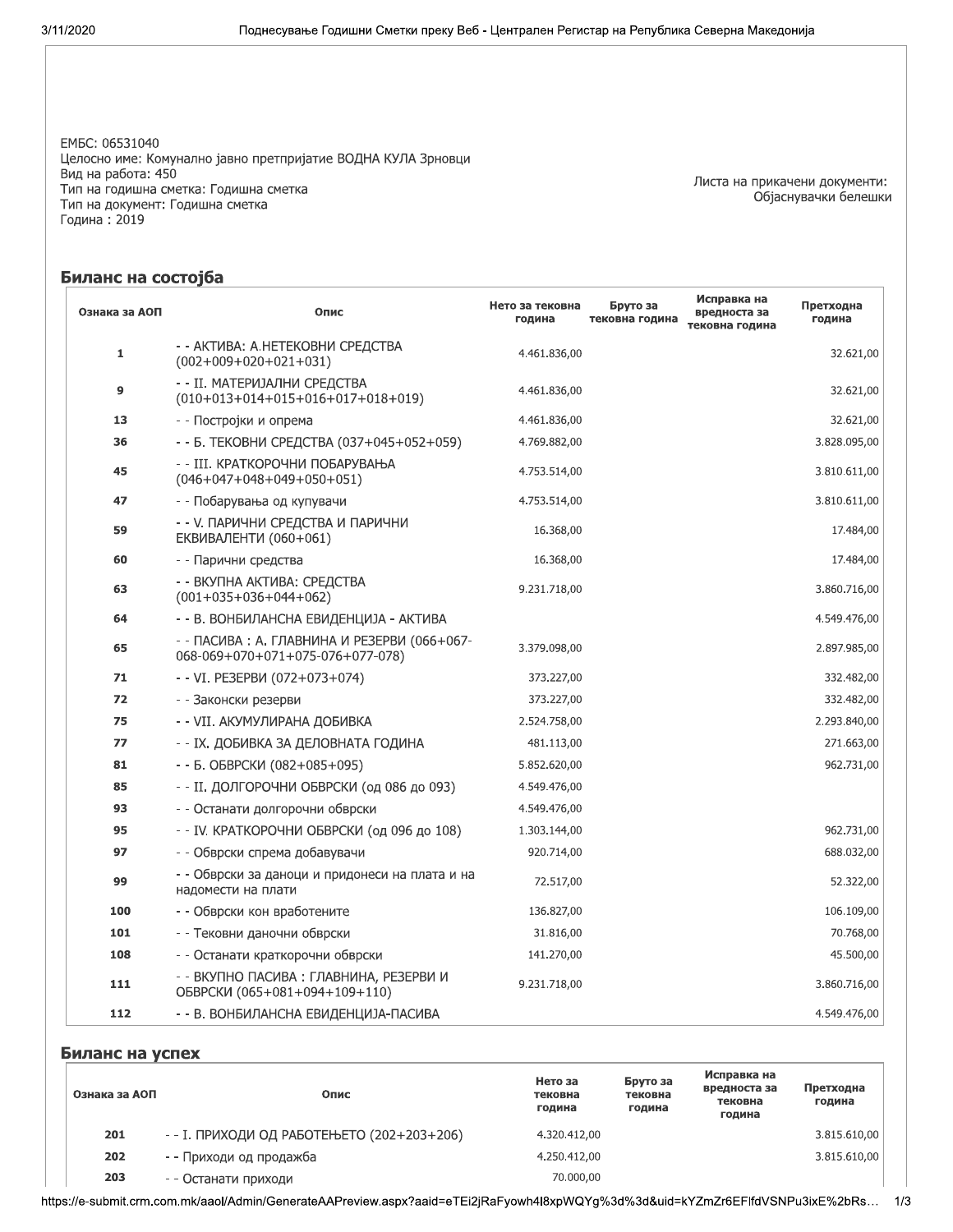3/11/<mark>,</mark>

## тоднесување і одишни сметки преку вео - централен Регистар на Репуолика северна македонија /

| 207 | - - II. РАСХОДИ ОД РАБОТЕЊЕТО<br>$(208+209+210+211+212+213+218+219+220+221+222)$                                  | 3.783.493,00 | 3.507.452,00 |
|-----|-------------------------------------------------------------------------------------------------------------------|--------------|--------------|
| 208 | - - Трошоци за суровини и други материјали                                                                        | 437.801,00   | 728.621,00   |
| 211 | - - Услуги со карактер на материјални трошоци                                                                     | 112.319,00   | 105.908,00   |
| 212 | - - Останати трошоци од работењето                                                                                | 246.689,00   | 305.776,00   |
| 213 | - - Трошоци за вработени (214+215+216+217)                                                                        | 2.649.285,00 | 2.356.701,00 |
| 214 | - - Плати и надоместоци на плата (нето)                                                                           | 1.472.565,00 | 1.349.101,00 |
| 215 | - - Трошоци за даноци на плати и надоместоци на<br>плата                                                          | 90.498,00    | 81.166,00    |
| 216 | - - Придонеси од задолжително социјално осигурување                                                               | 591.504,00   | 530.319,00   |
| 217 | - - Останати трошоци за вработените                                                                               | 494.718,00   | 396.115,00   |
| 218 | - - Амортизација на материјалните и нематеријалните<br>средства                                                   | 120.261,00   |              |
| 220 | - - Вредносно усогласување (обезвреднување) на<br>тековните средства                                              |              | 10.446,00    |
| 222 | - - Останати расходи од работењето                                                                                | 217.138,00   |              |
| 234 | - - IV. ФИНАНСИСКИ РАСХОДИ<br>$(235+239+240+241+242+243)$                                                         | 939,00       | 756,00       |
| 239 | - - Расходи по основ на камати од работење со<br>неповрзани друштва                                               | 939,00       | 756,00       |
| 246 | - - Добивка од редовното работење (201+223+244)-<br>$(204 - 205 + 207 + 234 + 245)$                               | 535.980,00   | 307.402,00   |
| 250 | - - Добивка пред оданочување (246+248) или (246-249)                                                              | 535.980,00   | 307.402,00   |
| 252 | - - Данок на добивка                                                                                              | 54.867,00    | 35.739,00    |
| 255 | - - НЕТО ДОБИВКА ЗА ДЕЛОВНАТА ГОДИНА (250-<br>$252+253-254$                                                       | 481.113,00   | 271.663,00   |
| 257 | - - Просечен број на вработени врз основа на часови<br>на работа во пресметковниот период (во апсолутен<br>износ) | 7,00         | 7,00         |
| 258 | - - Број на месеци на работење (во апсолутен износ)                                                               | 12,00        | 12,00        |
| 269 | - - Добивка за годината                                                                                           | 481.113,00   | 271.663,00   |
| 288 | - - Вкупна сеопфатна добивка за годината (269+286)<br>или (286-270)                                               | 481.113,00   | 271.663,00   |

# Државна евиденција

| Ознака за АОП | Опис                                                                               | Нето за тековна<br>година | Бруто за<br>тековна година | Исправка на<br>вредноста за<br>тековна година | Претходна<br>година |
|---------------|------------------------------------------------------------------------------------|---------------------------|----------------------------|-----------------------------------------------|---------------------|
| 643           | - - Набавна вредност на компјутерска опрема                                        | 19.877,00                 |                            |                                               | 19.877,00           |
| 691           | - - Приходи од продажба на услуги (< или =<br>АОП 202 од БУ)                       | 4.250.412,00              |                            |                                               | 3.815.610,00        |
| 726           | - - Потрошени енергетски горива (< или = АОП<br>208 од БУ)                         | 106.952,00                |                            |                                               | 175.000,00          |
| 727           | - - Потрошени резервни делови и материјали за<br>одржување (< или = АОП 208 од БУ) |                           |                            |                                               | 251.234,00          |
| 731           | - - ПТТ услуги во земјата (< или = АОП 211 од<br>БУ)                               | 29.105,00                 |                            |                                               | 10.172,00           |
| 734           | - - Производствени и занаетчиски услуги (< или<br>$=$ АОП 211 од БУ)               |                           |                            |                                               | 24.716,00           |
| 744           | - - Регрес за годишен одмор (< или = АОП 217<br>од БУ)                             | 38.892,00                 |                            |                                               | 23.331,00           |
| 748           | - - Дневници за службени патувања (< или =<br>АОП 217 од БУ)                       |                           |                            |                                               | 6.040,00            |
| 756           | - - Надомести за повремени и привремени<br>работи (< или = АОП 217 од БУ)          | 444.786,00                |                            |                                               | 331.574,00          |
| 761           | - - Надомест за банкарски услуги (< или = АОП<br>212 од БУ)                        | 31.600,00                 |                            |                                               | 19.410,00           |
| 762           | - - Даноци кои не зависат од резултатот (< или<br>$= AOH 212$ og BY)               | 15.984,00                 |                            |                                               | 29.635,00           |